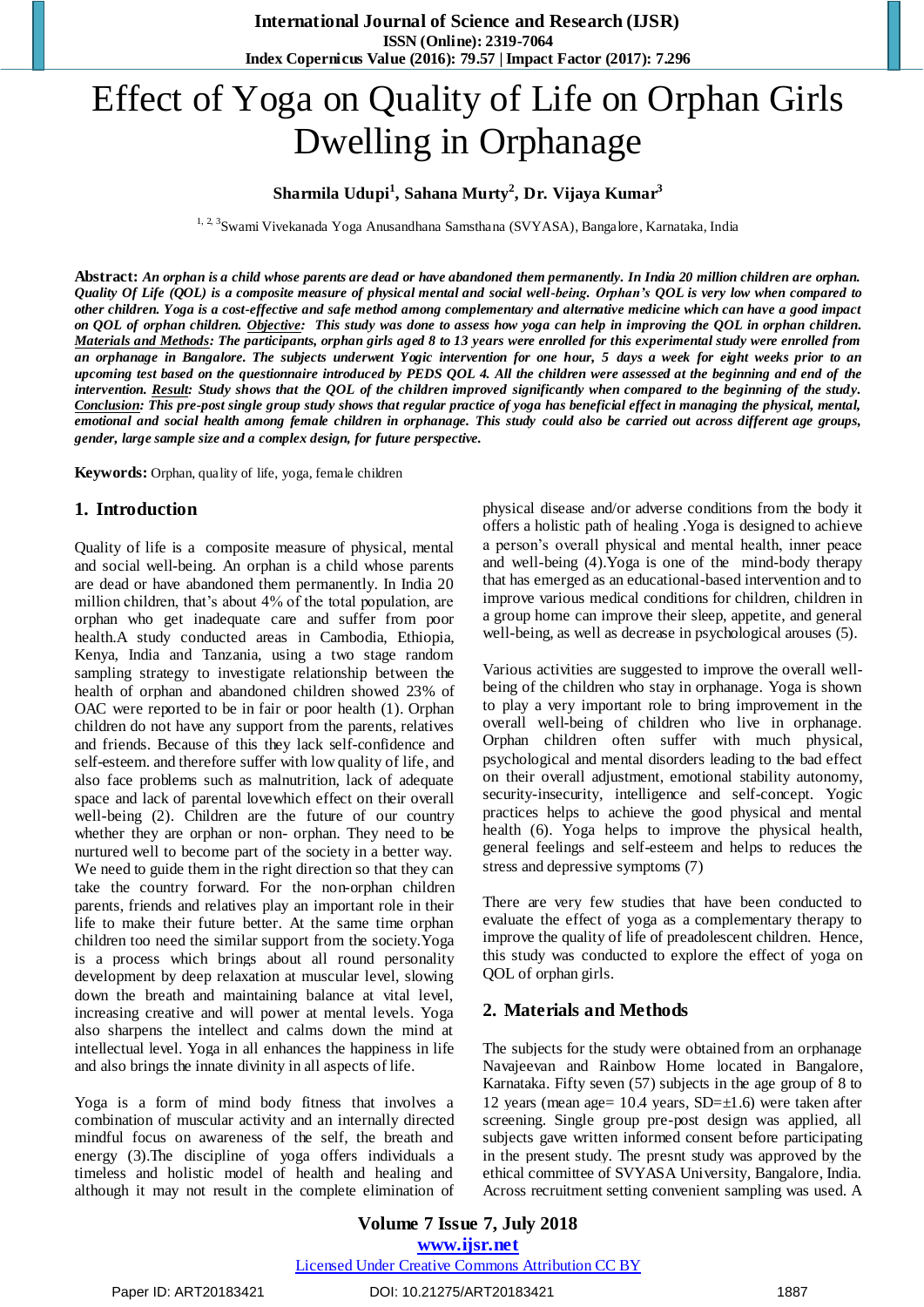uniform inclusion and exclusion criteria was followed, inclusion criteria was 8 to 13 years of normal healthy female children who would understand the instructions in Kannada and English and are willing to participate were included, exclusion criteria were Children who were physically disabled, who were suffering with mental illness and who were not willing to participate were excluded from the study.

#### **Intervention**

Yoga intervention given to the children mainly included the PPH (Promotion Of Positive Health) card practices which includes Asana, Suryanamaskara, Pranayama, Relaxation techniques and Meditation, developed by SVYASA Yoga University for total wellbeing of an individual. It is an IAYT aproach which addresses the individuals with panchkosha concept ie, all the layers of the human body physical, pranic, psychological, intellectual and spiritual. And kreeda yoga was introduced to motivate and to bring interest about yoga in children by making them play different types of yogic games which in turncould help improve their attention and concentration levels.All the children underwent yoga intervention for 8 weeks, 1 hour daily for 5 days/week. Yoga was taught by a qualified and experienced teacher.

#### **Outcome Measures**

QOL was assessed at base line and after eight weeks of yoga intervension using PEDS QOL Version 4.It is a measurment model for the pedeatric quality of life inventory to measure health related quality of life(HRQOL) in healthy children and adolescents and those with accute chronic health condition.This inventory has a total of 23 items which are scored in four domains, Physical functioning which includes the questions regarding problems with the health and daily activities (8 questions), Emotional functioning which includes the questions about problems with their personal feelings (5 questions), Social functioning which includes questions on problems with in relationship with others (5questions), School functioning which includes the questions about problems with school activities (5 questions). This is a reliable scale, with Cronbach's alpha of 0.88(8)

## **Data Analysis**

Data analysis was conducted using SPSS (Statistical Package for Social Sciences, version 20) for Windows. All the analysis was based on raw scores. All the tests of significance wherever relevant were two tailed. The statistical significance level (alpha) was set at 0.05. As per the design of the study several approaches to analysis were possible. Test for normality was done and the data was not found to be normally distributed.Since the design is single group pre-post, it was decided to use Non-Parametric test for analysis.

# **3. Results**

|  | Table 1: Effect of yoga intervention after 8 weeks |  |  |  |
|--|----------------------------------------------------|--|--|--|
|  |                                                    |  |  |  |

| Variable        |      | Mean       | -SD   | Significance |
|-----------------|------|------------|-------|--------------|
| <b>OOL</b>      | Pre  | 289.2      | 88.75 |              |
| <b>Physical</b> | Post | <b>200</b> | 26.43 | $.000*$      |

The above table shows there is a highly significant ( $p < .05$ ) improvement

In the QOL with respect to physical functioning.

| <b>Table 2:</b> Effect of yoga intervention after 8 weeks |  |               |
|-----------------------------------------------------------|--|---------------|
| 17. II                                                    |  | $\frac{1}{2}$ |

| Variable                    | <b>MEAN</b> | SD    | Significance |         |  |
|-----------------------------|-------------|-------|--------------|---------|--|
| OOL<br><b>Psychological</b> | Pre         | 815.7 | 168.37       | $.000*$ |  |
|                             | Post        | 510.7 | 89.17        |         |  |
|                             |             |       |              |         |  |

The above table shows there is a highly significant ( $p < .05$ ) improvement.

In the QOL with respect to psychological functioning

## **4. Discussion**

The study was aimed to test how 8 weeks of yoga intervention helps to improve the quality of life in preadolescent female children living in an orphanage. On post intervention assessment a significant improvement was observed in the level of both physical and psychological wellbeing. During the intervention time all the children were very enthusiastic and motivated. Children enjoyed the sessions and no adverse effect due tothe practice was reported.

At the physical level, yoga helped the children to keep their body steady, flexible and strong; at the mental level it helped them in improving their self-confidence. Yoga also helped them overcome many other problems like anxiety, constipation, obesity, digestive disorders, respiratory problems and allergies. PracticingSuryanamaskara everyday helped them reduce lethargy and depression. Pranayama practices increased their energy level and reduced the anxiety level and helped them to calm down the mind, helped in improving clarity of the mind and better discrimination in dealing with situations in life. Kreeda yoga was very interesting for them; it helped to improve their concentration and attention level as they usually suffer with low concentration and attention level in their environment. Overall, yoga practices helped them to deal with situations in life with awareness, in a steady and calm manner, without reacting to situations and also helped to create a healthy relationship in the society

Future studies could also be carried out across different age groups and genders with a large sample size and complex design. As the study adopted an integrated approach to yoga practice, in future it would be worthwhile looking to assess the various practices of yoga separately on the quality of life of orphan children.

# **5. Conclusion**

The experiments and the associated study that have been done and described here show that practicing yoga on a regular basis can definitely improve the quality of life of the female orphan children by boosting their self-confidence and self-esteem.

# **6. Financial support and sponsorship**

**Volume 7 Issue 7, July 2018 <www.ijsr.net>** Nil.

[Licensed Under Creative Commons Attribution CC BY](http://creativecommons.org/licenses/by/4.0/)